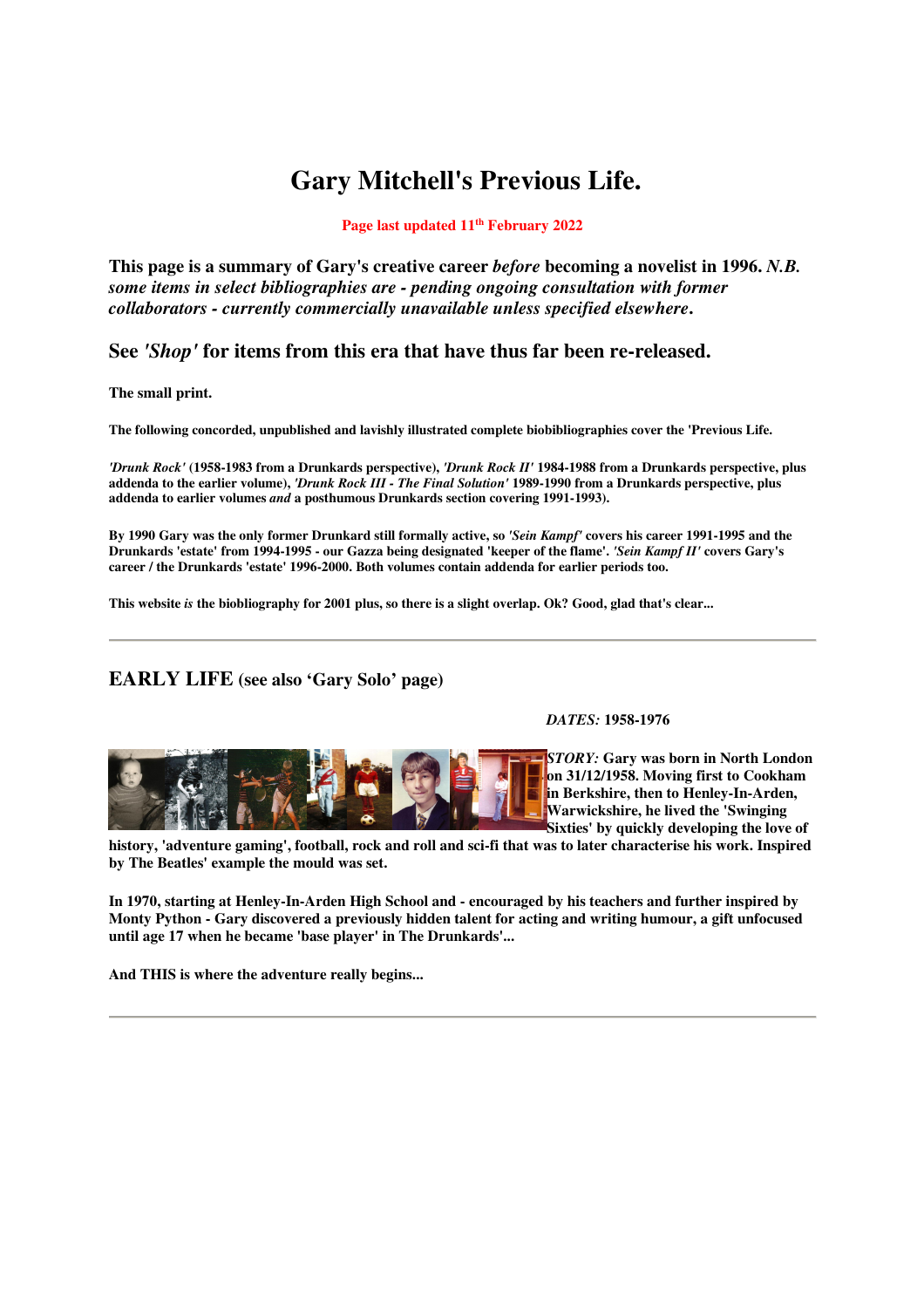#### **THE DRUNKARDS (see also 'The Drunkards' page)**

*PERSONNEL:* **(LEFT TO RIGHT) Andy Bachelor, Graham King, Gary Mitchell, Harry Holland.** 

*DATES:* **1976-1980, 1985-1989** 

*STORY:* **Four Warwickshire sixth-formers with time to kill and a social life to build formed this legendary comedy group in 1976. Based around their ensemble performance and recording of (mainly) Mitchell's 'angry young man' sketches, insightful proficiency was quickly established.** 



**they graduated to more scholarly recording-free work from** *Autobiography* **onwards. The epic** *Somewhere In Britain* **gained a priceless foothold in BBC Radio comedy that was criminally unexploited by a group heading for minor acrimony by 1980.** 



**The Drunkards re-convened as a sideline in 1985 - even recording again in '87 - only to call it a day when safely domesticated.** 

**At times the combination of Mitchell's composition, Holland's range of character voices and King's charisma could be awesome, whilst less appreciated is Bachelor's thought-provoking poetry.** 

*KEY WORKS:* 

**TEXTS:** *Autobiography* **(1978),** *Somewhere In Britain* **(1979),** *After The War is Over* **(1980),** *'Pub Crawl VI - Excalibur - The Last Voyage'* **(1988)** 

**RECORDINGS:** *Recorded Highlights* **(1978),** *Beyond a Joke (1987), Live And Posthumous* **(1993)** 

**SHOWS:** *Live Piss-Up In Stratford* **(1977)** 

**BROADCASTS:** *Week Ending* **(BBC, 1980)** 

**Coda: Graham (ironically) used to run a pub back in Warwickshire, specialising in fine ales and live music. Andy has trained for ordination by the Church of England and Harry is... well, possibly the nicest bloke in the universe. See** *'The Drunkards'* **page for the 'saloon's' current activity (it's unofficially a 'saloon' because it's not really big enough to be an 'estate' - boom, boom!)**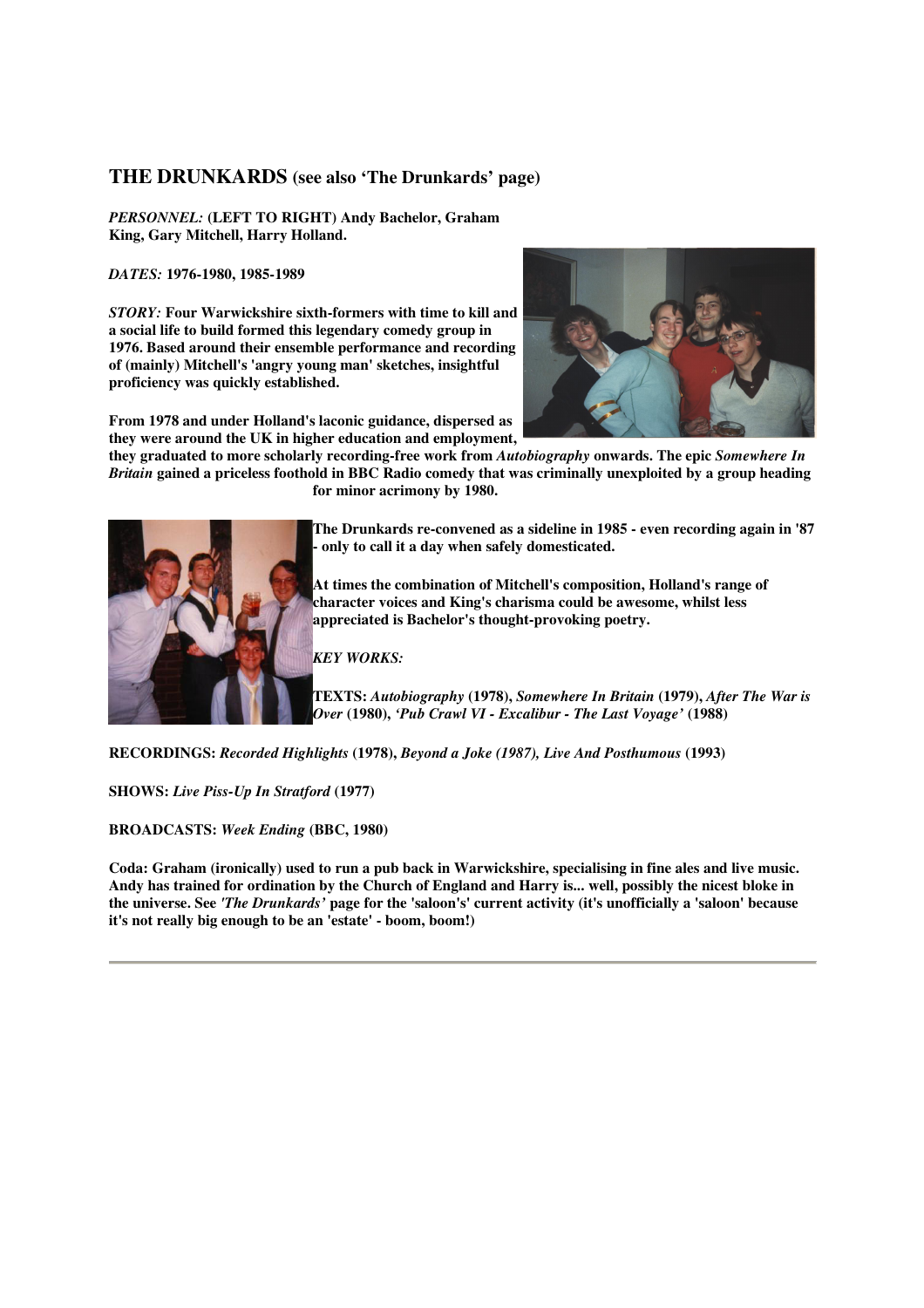# **THE SO-CALLED PROGRAMME**

*PERSONNEL:* **Mat Coward, Gary Mitchell.** 

*DATES:* **1980-1981** 



*STORY:* **A brief but crucial learning curve. Mat and Gary met at library school and began writing for BBC Radio. Mat went onto achieve great things for that august institution, Gary to self-driven anarchy...** 

*KEY WORKS:* 



**TEXTS:** *The So-Called Second Attempt To Crack The Commercial Coconut* **(1980),** *The Long Overdue* **(1980),** *It Ain't Half The Oval Office Mum!* **(1981)** 

**BROADCASTS:** *The Jason Explanation* **(BBC, 1981)** 

**Mat is now a much more famous writer than Gary and his website is http://www.matcoward.com. His very funny book about writing** *'Success... And How To Avoid It'* **(TTA Press, 2004), contains anecdotes on the duo's time together, and is worth buying for anyone interested in the writing disease.** 

## **THE BIT IN THE MIDDLE**



*STORY:* **Between 1981 to 1985 Gary was involved in many loose collaborations, with both fellow ex- Drunkards and like-minded individuals. This period also marked the start of his romance with Julia Smith (they married in 1986), and his loose partnership with Louis Victor. It's a long yarn but Louis and Gary's** *The Royals* **- the story of an exiled East European Royal Family living in North London suburbia - came within an ace of being piloted as a BBC Radio sit-com.** 

*KEY WORKS:* 

**TEXTS:** *ARNOS GROVE Live At The Stratford Odeon* **(1981)** *MITCHELL & VICTOR Funny Game Politics* **(1982),** *The Royals* **(1985 & 1987)** 

*VARIOUS ARTISTS Extracting The Urine* **(1983)** 

**RECORDINGS:** *THE INCURABLE ROMANTICS* **(Line-up Mitchell, Smith, Piers Woolston)** *20,000 Words Before Midnight* **(1983)** 

*VARIOUS ARTISTS Librarians In Space* **(1982),** *Warlords Of Stoke Newington* **(1983)**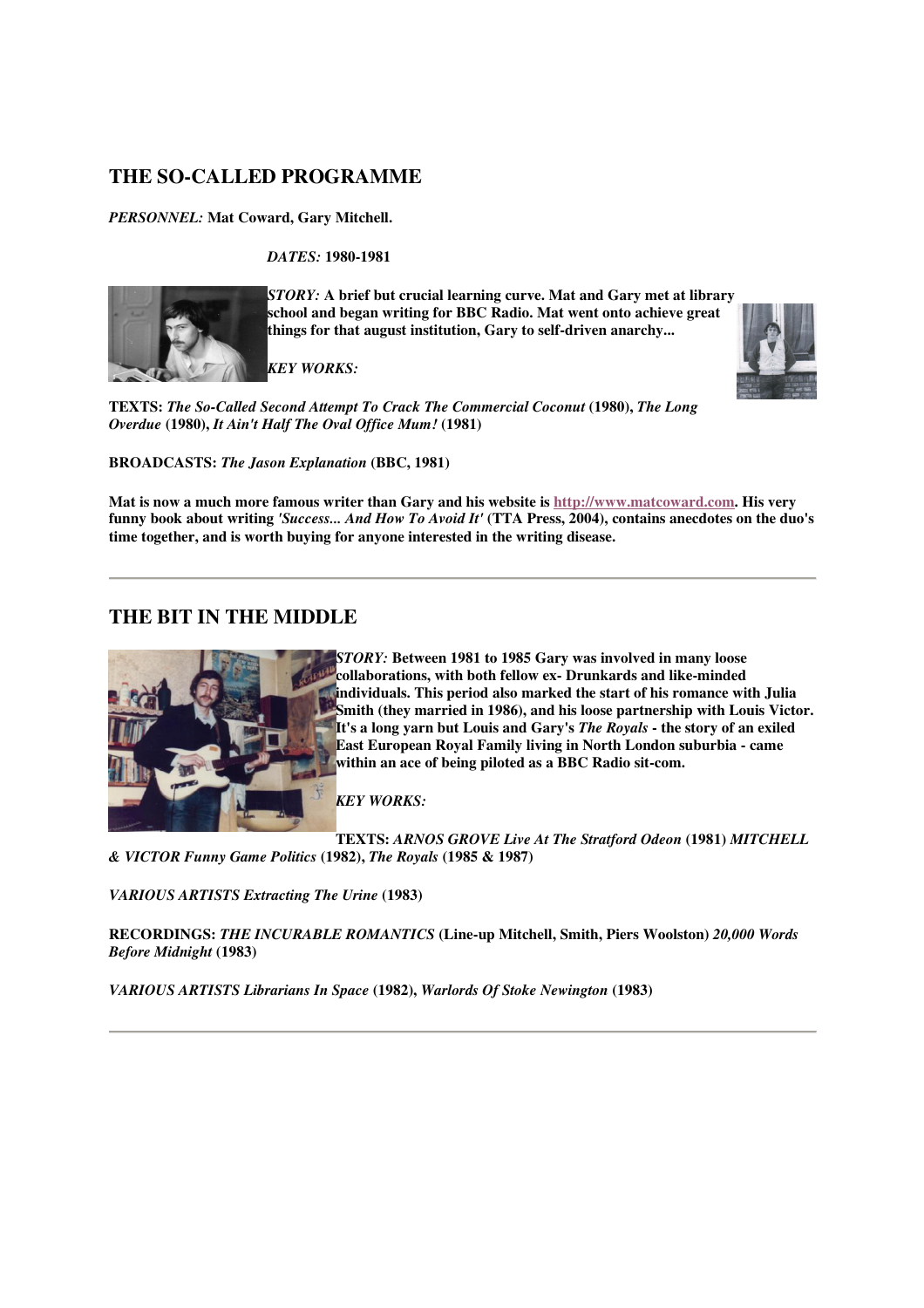#### **RADIO BOSCOMBE (see also 'Radio Boscombe' page)**

*MAIN PERSONNEL:* **Nick Caulkin, Linda Everett, Anne Lydon, Morgan McGinnis, Gary Mitchell, Jonathan Russell, Julia Smith.** 

#### *DATES:* **1985-1989, 1993-1996, inactive 1996-2007**



*STORY:* **Moving to Bournemouth Mitchell and Smith set about forming a new group. The first settled line-up was Everett, Mitchell, Smith and Michael Stead. Right from the start it was apparent Radio Boscombe was going to be different as it harnessed (along with comedy) Smith and Everett's considerable** 

**musical talents. After Mike left in 1986 the group continued as a trio (EVERETT CENTRE) before** 

**bringing Nick Caulkin on-board in 1988, a development that also saw their progression to multi-track recording. When Nick left in early '89 the group made the excellent all-songs parody album** *The Last Hurrah* **, then disbanded. The trio recommenced in 1993 and continued to record until Linda left** 

**in 1995; replaced by American Morgan McGinnis. Later that** 



**year Julia left to pursue motherhood and Gary recruited award-winning poetess and compere Anne Lydon, whom he had worked with in 'Mickey Taping' (see below). Jester and stand-up veteran Jonathan Russell was quickly added and the quartet (CLOCKWISE, RUSSELL, LYDON, MITCHELL, McGINNIS) cut the (relatively) huge selling** *Do Not Adjust Your Brain* **and appeared on BBC Radio. Solo careers now took precidence, Radio Boscombe going inactive.** 

*KEY WORKS:* 

**RECORDINGS:** *Four People And a Bucket Of Water* **(1986),** *Who's That Fish* **(1988),** *Postman Pat Always Rings Twice* **(1988),** *The Last Hurrah* **(1989),** *Recycling* **(1993),** *Bat Out Of Hull/Bat Out Of Hull Too* **(1994),**  *Invasion Of The Geography Teachers From Mars* **(1995),** *Do Not Adjust Your Brain* **(1996), (STILL AVAILABLE AS A'SPECIAL EDITION - see** *'Shop'* **),** *Boscombe At The Beeb* **(1997).** 

**BROADCASTS:** *The David White Show* **(BBC, 1996)** 

**Coda. Radio Boscombe regrouped in 2007 – see 'Radio Boscombe' page.**